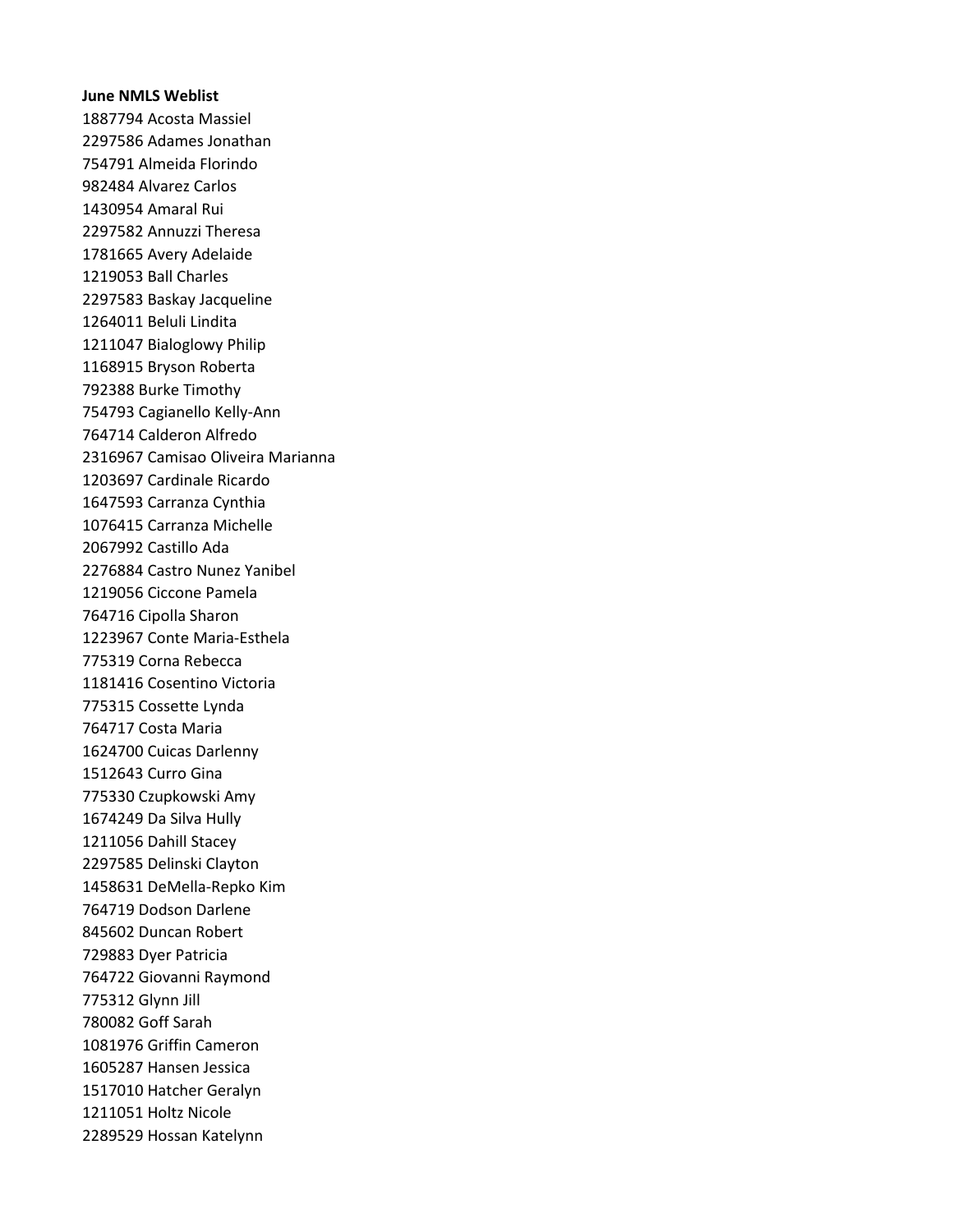815918 Howard Erica 593042 Hudson Elizabeth 593043 Hughes Marashane 1211057 Hurd Karen 1435130 Jimenez Andrew 1441061 Klug Bobbi 764720 Langlois Sarah 452774 LaRock Theresa 780072 Loomis Debra 452759 LoRusso Suzanne 705371 Lydem Linda 1545049 Maguire Jill 788778 Mark Richard 2135173 Martinez Jhanna 1203694 Mayer Lisa 701903 McGuill Shannon 780079 McMahon Ada 764729 Michael-Cole Christina 452764 Michaud Raymond 775316 Molony Jennifer 2342019 Montalvo Theresa 115824 Monti Robert 529125 Morin Suzanne 524846 Morreale Jasmin 1483840 Narvaez Stephanie 1647592 Nichols Nora 1018537 Nilson Greg 1793388 Noonan Johanna 1181418 Novicky Danielle 1464183 O'Hara Vicky 1203691 Oliveira Tiffany 1211049 Orellana Diana 780083 Ouellette Kimberly 1756625 Paparazzo Laurie 775328 Patel Rina 1781664 Pearson Danielle 964752 Penna Acyr 1873971 Peralta Carla 1735701 Pereira Liliana 1490814 Petruzzi Rhonda 1810134 Prado Fabian 815920 Pragano Mark 1018538 Raab Alissa 2265543 Remache Briana 2144537 Reyes Robles Eugenia 2297584 Salazar Patricia 1825246 Sanford Jordan